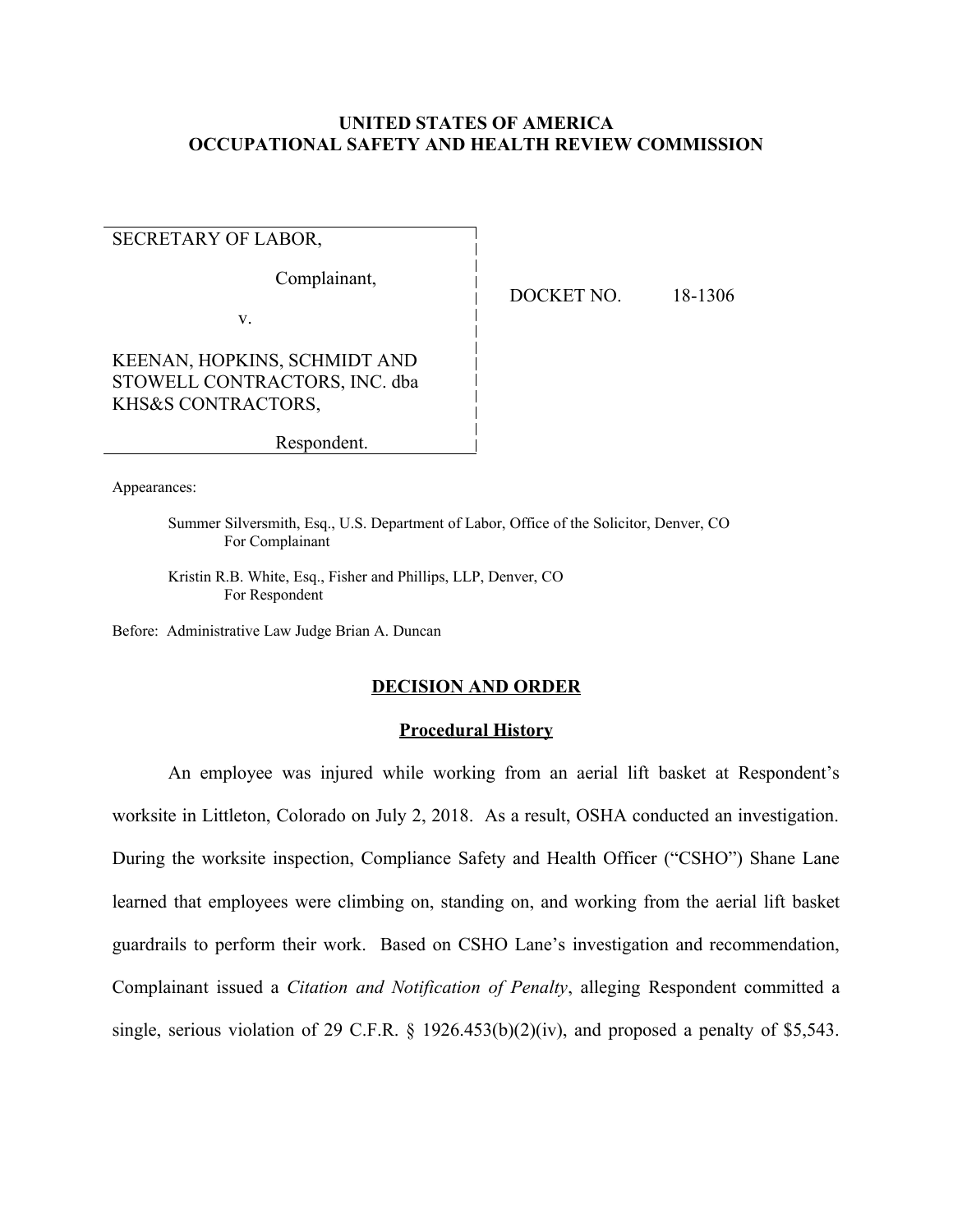Respondent timely contested the *Citation*, which brought the matter before the Occupational Safety and Health Review Commission pursuant to Section 10(c) of the Act.

 A trial was conducted in Denver, Colorado on April 9, 2019. Four witnesses testified at trial: (1) Fernando Ruiz Moya, former employee of Respondent; (2) Martin Rojas, current employee of Respondent; (3) CSHO Shane Lane; (4) Christian Mancera, Respondent's Regional Safety Engineer. (Tr. 29, 81, 127, 201). Both parties timely submitted post-trial briefs for the Court's consideration.

### **Jurisdiction & Stipulations**

The parties stipulated that the Commission has jurisdiction over this proceeding pursuant to Section 10(c) of the Act and that, at all times relevant to this proceeding, Respondent was an employer engaged in a business and industry affecting interstate commerce within the meaning of Sections 3(3) and 3(5) of the Act, 29 U.S.C. § 652(5). ( r. 18). *See Slingluff v. OSHRC*, 425 F.3d 861 (10th Cir. 2005). The parties also stipulated to other factual matters, which were read into the record. (Tr.  $18-20$ ).

#### **Factual Background**

construct a new building ("ATLO facility") on a Lockheed Martin campus in Littleton, drywall/densglass installation. (Tr. 19, 33, 133). While the parties agreed that the OSHA inspection resulted from an employee injury while working on an aerial lift, that accident is not the focus of the alleged violation in the case. (Tr. 24, 84). Rather, CSHO Lane learned facts In July of 2018, Respondent was engaged as a subcontractor to Hensel Phelps, helping Colorado. (Tr. 19, 130). Respondent's employees performed framing work and related to this alleged violation while he was onsite conducting his inspection. (Tr. 84, 134).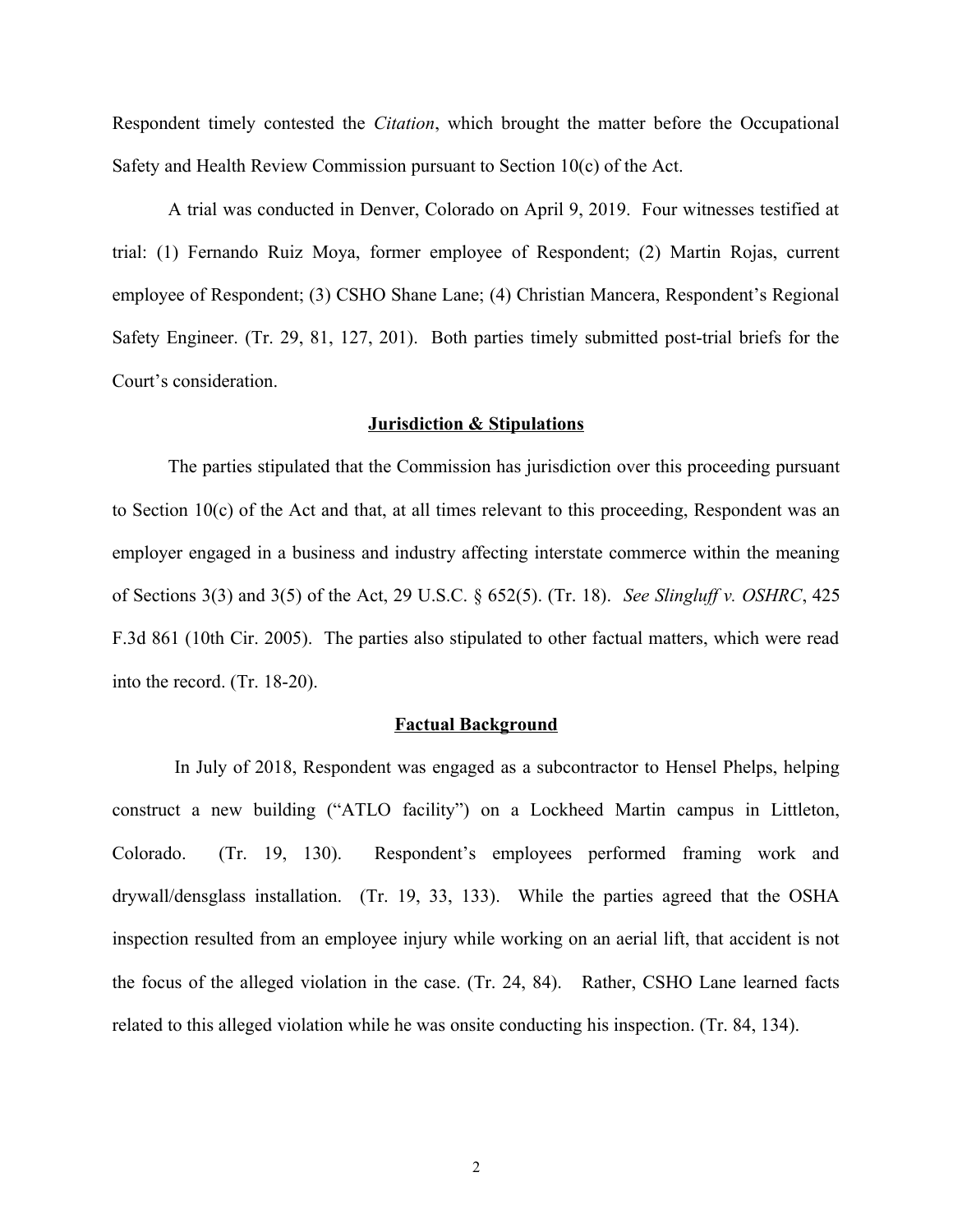Respondent's employees Fernando Ruiz Moya ("Ruiz") and Martin Rojas ("Rojas") were assigned to install drywall/densglass<sup>[1](#page-2-0)</sup> to the exterior, upper levels of the building, from an aerial lift basket, on July 2, 2018. (Tr. 33-34, 85, 164-165, 209; Exs. C-6, C-11). They were working approximately  $60-80$  feet above the ground. (Tr. 34, 71, 85). They had been performing this type of work for approximately eight days. (Tr. 35, 88). Their work was supervised by two of Respondent's foremen, Morgan Payne and Ricardo Cereceres. (Tr. 34-35, 83, 85, 242).

This was an unusual job, in that the structural I-beams of the building were exposed, and the drywall/densglass had to be installed by reaching through or around the exterior I-beams and duct work. (Tr. 37, 89, 145; Exs. C-8, C-9). The distance from their aerial lift basket to the point of installation was sometimes 3-4 feet. (Tr. 113). Therefore, the two employees often had difficulty reaching the location of the drywall installation from the aerial lift basket. (Tr. 91). every 8 inches. (Tr. 43-44). Ruiz estimated that each sheet required 20-25 screws during Each 4'x8' sheet of drywall/densglass weighed about 40 pounds, and needed to be screwed down installation, and took about  $10-15$  minutes per sheet to install. (Tr. 50, 52).

 So, with the consent and instruction of supervisors Payne and Cereceres, the employees installed self-retracting lanyards (often referred to by witnesses as "yo-yos") on the steel beams above their basket, so they could tie-off when they stepped out of the basket onto the guardrails or building I-beams. (Tr. 43-44, 60, 72, 97, 113). They turned the yo-yo strap in to either Supervisor Payne or "the tool guy" at the end of each work day. (Tr. 98).

 he aerial lift (aka "boom lift") had two tubular metal guardrails which encompassed the floor of the basket. (Tr. 36; Ex. C-6). Ruiz and Rojas were consistent in their explanation of how they used the guardrails to perform their work. Ruiz and Rojas explained that they

<span id="page-2-0"></span><sup>&</sup>lt;sup>1</sup> Although employees repeatedly referred to the sheets being installed as "drywall," it apparently was commercially called "densglass." (Tr. 41). The sheet size and installation method for the material appears to be the same. (Tr. 206).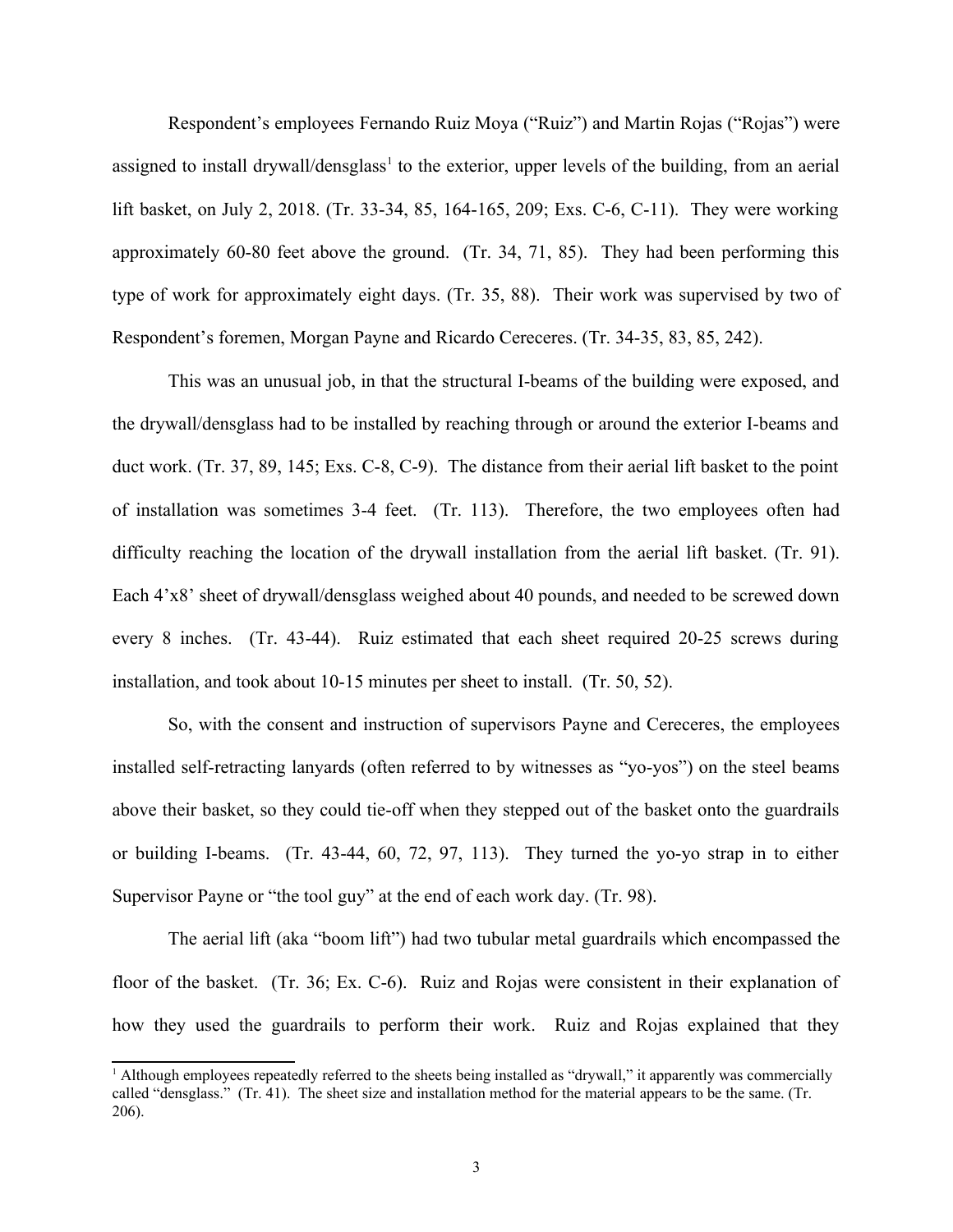positioned themselves in whatever position enabled them to get the drywall/densglass installed. (Tr. 53, 92). Sometimes, the employees got out of the basket entirely and stood on an I-beam. (Tr. 92). They used the basket gate if possible, but if it could not be opened, just climbed out using the guard rails. (Tr. 93, 95, 112, 121-22). Other times, to install the drywall, they stood with one foot in the basket, and one foot on the basket railing. (Tr. 51, 95). Sometimes, they stood with both feet on the basket railing – top rails and/or mid-rails. (Tr. 49, 70). When asked about Respondent's instructions regarding standing on the aerial basket guard rails, Ruiz testified: "The only thing they wanted there was the job done." (Tr. 53). Ruiz and Rojas both said that they were authorized, by Supervisors Payne and Cereceres, to get out of the basket and stand on the basket rails to get their job done, as long as they were tied-off to the yo-yo strap. (Tr. 100, 108, 117, 124).

 Ruiz estimated that about 12-15 sheets of drywall were installed daily while they stood up on the aerial lift basket railing. (Tr. 52). Rojas estimated that they needed to climb up on the basket rails to do their job about every 15 minutes, or about 3 times per hour. (Tr. 94). He said each time he climbed up on the basket rail, it usually lasted about 5 minutes. (Tr. 94). The employees were tied-off to the yo-yo line whenever they stood on the basket rails, or whenever they got out of the basket all together.  $(Tr. 47, 50, 69, 71, 148)$ . As the employees climbed around on the guard rails, the basket often swayed or moved. (Tr. 94-95). Rojas, who was still working for Respondent at the time of trial, testified that: "You feel like you're in a boat. If you are not used to being on that type of surface, then yeah, it will move and you can fall. You can injure yourself." (Tr. 94-95).

 Neither Payne or Cereceres ever instructed them not to use the aerial lift guardrails to perform their work. (Tr. 53,060). Throughout the day, they often saw Supervisor Payne walking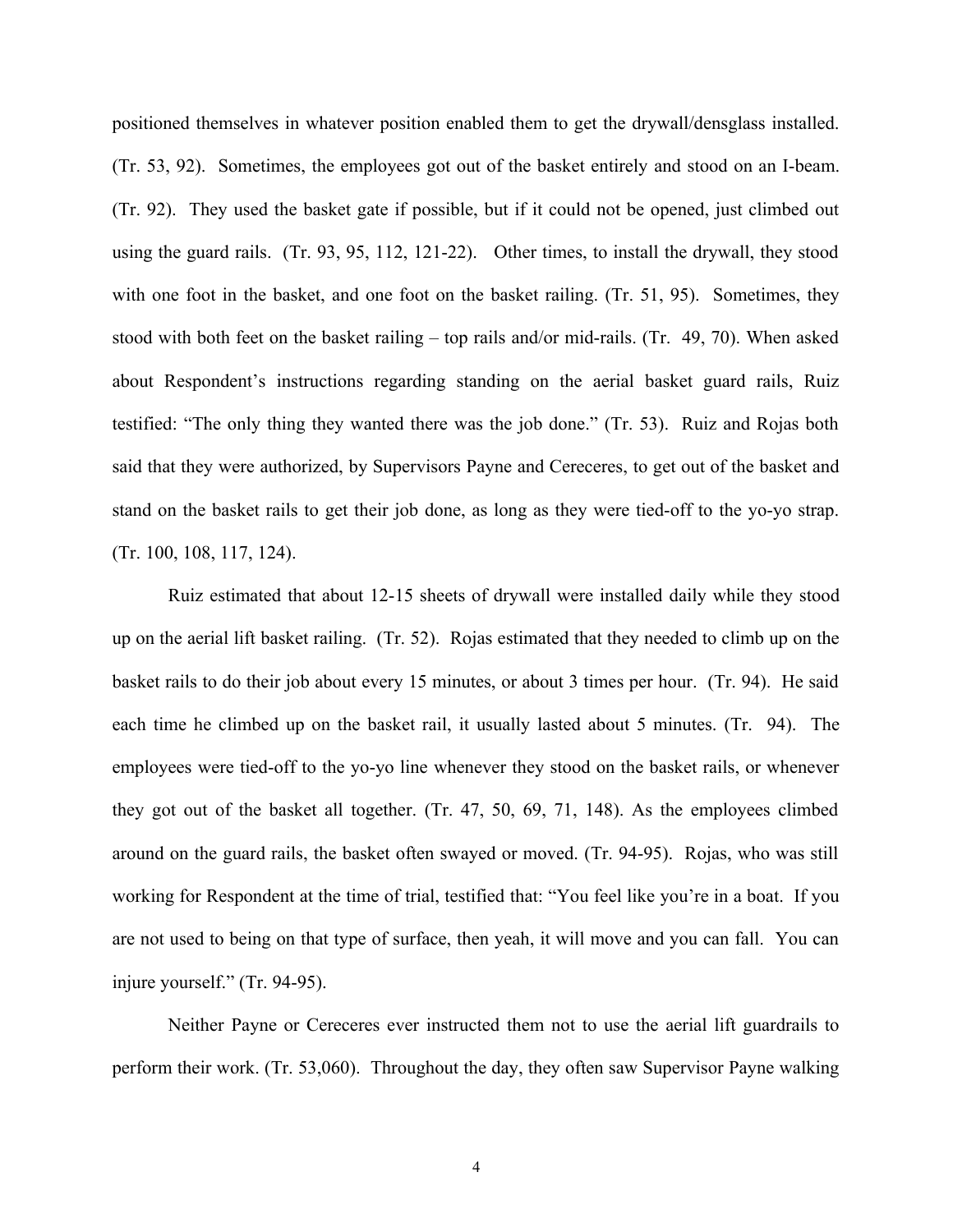around underneath their elevated basket. (Tr. 54, 106). In fact, the boom lift got stuck in position twice on the day of the OSHA inspection, and Supervisor Payne had to come fix their machine. (Tr. 55-56, 101, 105). Supervisor Cereceres also walked by them a couple of times during the day, once telling them to raise the fall protection yo-yo strap to a higher position. (Tr. 59-60, 106).

 fixing their stuck machine twice, and commenting on the position of their yo-yo strap, the aerial lift was also positioned about 25 feet from the main entrance/exit to the jobsite. (Tr. 57, 142). Furthermore, Respondent's jobsite trailer was visible from the boom lift, about 150 feet away. In addition to both supervisors walking and working underneath them throughout the day;  $(Tr. 58, 107-108, 134-135).$ 

The Court also notes that both employees made comments during their testimony that calls into question documentation of their safety training. After the July 2, 2018 accident, Ruiz testified that he was asked by Respondent to sign some papers, but was told not to date them. (Tr. 74-75). Ruiz was suspended for two days after the accident, and then ultimately terminated. (Tr. 77). When asked at trial about his signature on some safety training documents, Rojas testified the documents had his name on them, but not his signature. (Tr. 110; Ex. R-8). "I don't write my name like that. I did not write that. I don't know who would do that. I have no idea [sic] whose that handwriting is." (Tr. 110-111). However, Rojas did acknowledge receiving some safety training in April of  $2018$ . (Tr. 111).

#### **Discussion**

#### **Citation 1, Item 1**

Complainant alleged a serious violation of the Act in Citation 1, Item 1 as follows:

29 CFR §1926.453(b)(2)(iv): Employee(s) working in an aerial lift were sitting or climbing on the edge of the basket: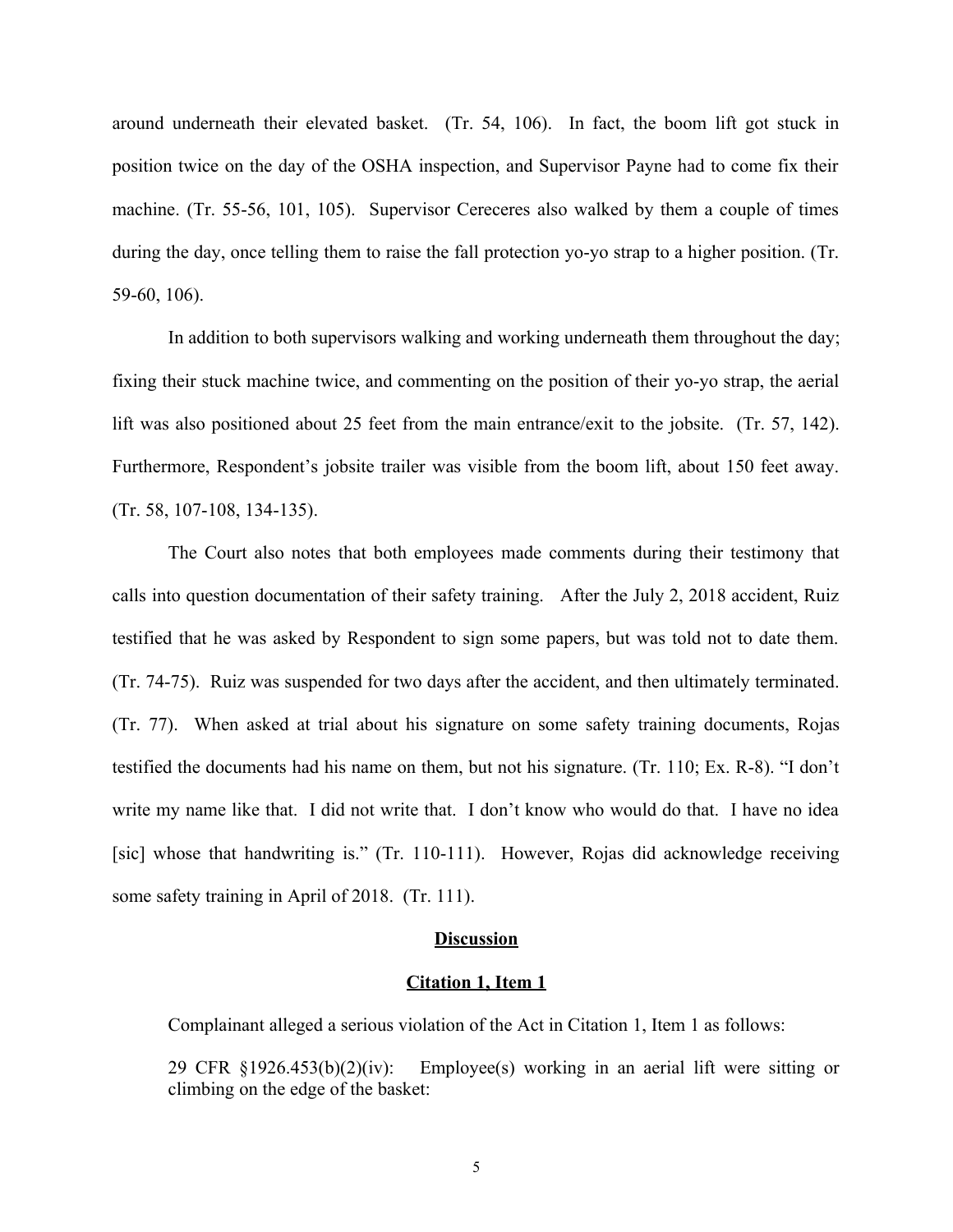(a) On or about July 2, 2018, employees were exposed to fall injuries while climbing on the guardrails of a boom lift to position themselves in a more desired working position to install exterior drywall panels on a commercial building.

#### *Citation and Notification of Penalty* at 6.

The cited standard provides:

 Employees shall always stand firmly on the floor of the basket, and shall not sit or climb on the edge of the basket or use planks, ladders, or other devices for a work position.

29 CFR §1926.453(b)(2)(iv).

To establish a violation of an OSHA standard, Complainant must prove, by a preponderance of the evidence, that: (1) the cited standard applied to the facts; (2) the employer failed to comply with the terms of the cited standard; (3) employees were exposed or had access of the violative condition (*i.e.*, the employer knew, or with the exercise of reasonable diligence to the hazard covered by the standard, and (4) the employer had actual or constructive knowledge could have known). *Atlantic Battery Co.*, 16 BNA OSHC 2131 (No. 90-1747, 1994).

### **The Standard Applied and Was Violated**

Ruiz and Rojas were working from a Snorkel, Model TB 86J personnel lift. (Tr. 163-166; Ex. C-11). CSHO Lane and Regional Safety Engineer Manceras agreed that the lift at issue was an "aerial lift," as the term is used in the cited regulation. (Tr. 63-165; 209, 215; Ex. C-11). It is also undisputed that Respondent's employees were engaged in construction work on a new building, encompassed by 29 C.F.R. Part 1926 *et al*. Therefore, the cited regulation applied to the work being performed. the work being performed.<br>Respondent argues that the regulations under Subpart M general fall protection standards

 more appropriately applied to this case, not Subpart L (where the cited regulation is located) dealing with aerial lifts. That perhaps may be true during those times when the employees exited the aerial lift basket and were working from the I-beams of the building (as they were no longer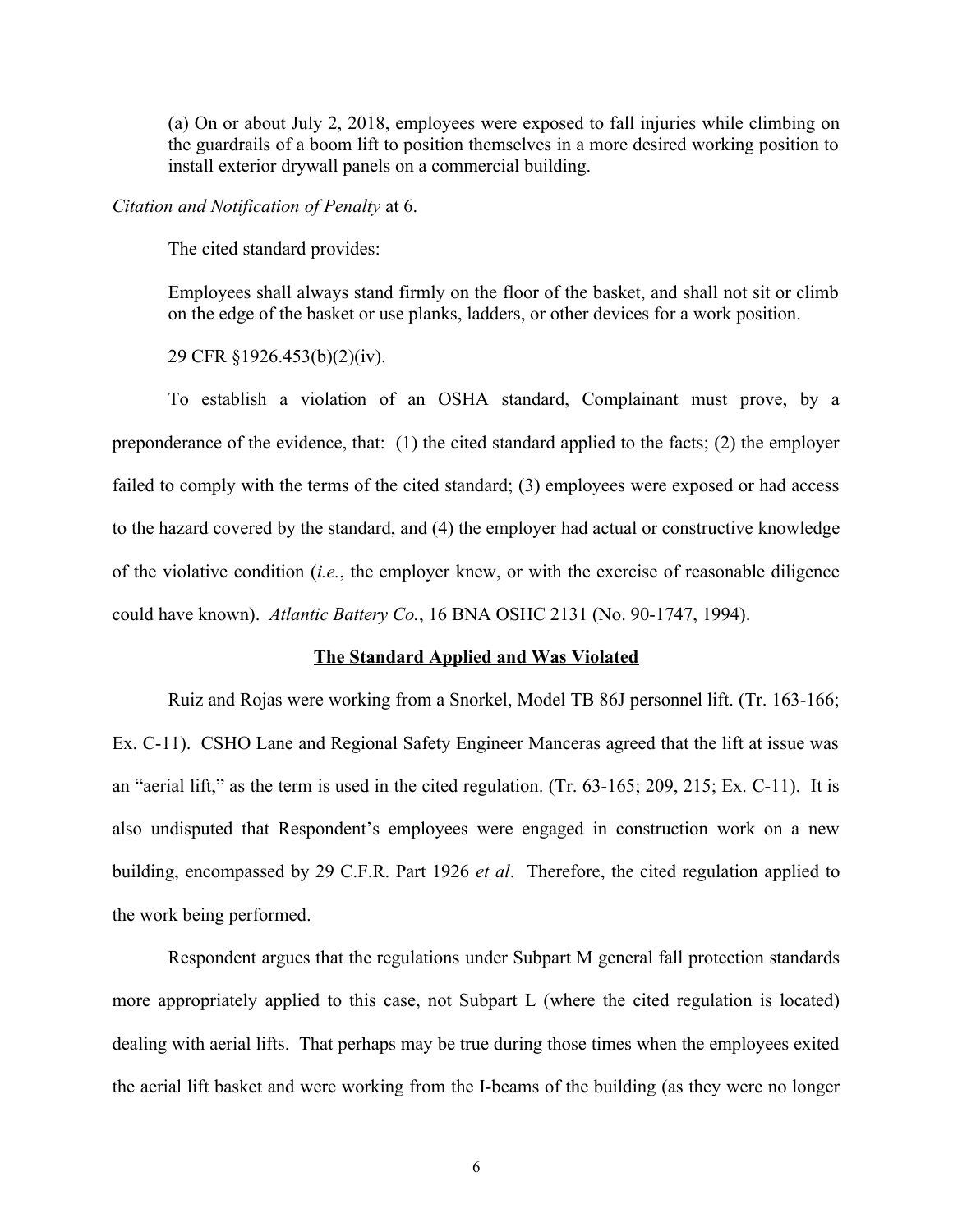in the aerial lift), but not while they were still standing/working from the lift.<sup>[2](#page-6-0)</sup> While employees were working from the aerial lift basket, even when inappropriately standing on the guardrails of the basket, the aerial lift safety regulations applied. The Commission has consistently held that 21 BNA OSHC 1057 (No. 01-0711, 2005); see also 29 C.F.R. § 1910.5(c)(1), "If a particular standard is specifically applicable to a condition, practice, means, method operation, or process, it shall prevail over any different general standard which might otherwise be applicable . . . ." specific standards prevail in application over more general standards. *Cincinnati Gas & Electric*, Respondent's argument that the cited regulation did not apply is rejected.

 Ruiz and Rojas admitted to repeatedly climbing on, standing on, and working from the guardrails of the aerial lift basket to perform their installation work. The cited regulation specifically prohibits that activity from the "edge" of an aerial lift. The term "edge" as used in the cited regulation has consistently been found to include the guardrails encompassing the lift basket. *Universal Construction Company*, 18 BNA OSHC 1390 (No. 97-1946, 1998, ALJ); *Ruscilli Construction Co*., 18 BNA OSHC 1793 (No. 97-1603, 1999, ALJ); *Baker Drywall Co*., 18 BNA OSHC 1862 (No. 98-2088, 1999, ALJ); *Ernest Bock & Sons, Inc*., 2001 CCH OSHD 32,408 (OSHRC, 2001, ALJ).

 In addition, a 2002 OSHA Letter of Interpretation specifically addressed the question of whether an employee can stand on the guardrails of an aerial lift basket to work, if properly tied off to a self-retracting lanyard. (Tr. 169-170; Ex. C-12). "The answer is no for aerial lifts." (Ex. C-12). The 2004 OSHA Letter of Interpretation introduced by Respondent does not create an exception to the cited regulation, nor introduce any inconsistency with the above discussion. (Ex.

<span id="page-6-0"></span><sup>&</sup>lt;sup>2</sup> The Court notes that Subpart M of Part 1926 does contain Subpart V, regulations applicable to the use of aerial lifts while constructing "Electric Power Transmission and Distribution" lines, which were not involved in this case. 29 C.F.R. § 1926.950 *et al*.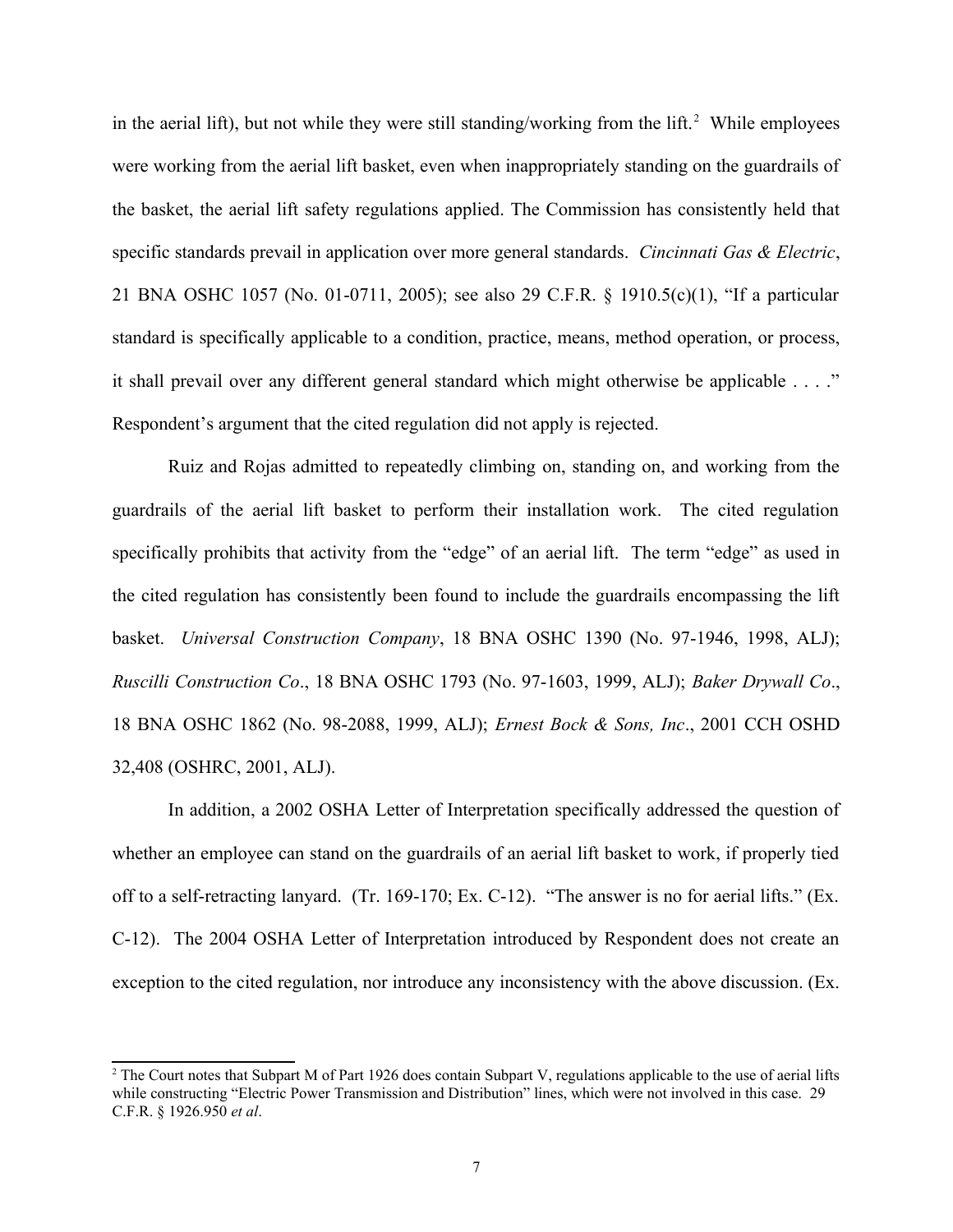R-4). Accordingly, the cited regulation applied to the work being performed, and its terms were violated.

### **Respondent's Employees were Exposed to a Hazardous Condition**

To establish employee exposure, the Secretary must show that Respondent's employees were actually exposed to the violative condition or that it was "reasonably predictable by operational necessity or otherwise (including inadvertence), that employees have been, are, or will be in the zone of danger." *Fabricated Metal Prods.*, 18 BNA OSHC 1072, 1074 (No. 93- 1853, 1997). Respondent's employees, Ruiz and Rojas, repeatedly and consistently climbed on, stood on, and worked from the guardrails of the aerial lift basket to perform their installation work. The record establishes that this occurred on July 3, 2018, and previous days, while they were doing the same type of work. Employee exposure to the hazardous condition was clearly established.

### **Respondent Had Knowledge of the Hazardous Condition**

To prove this element, Complainant must show Respondent knew or, with the exercise of reasonable diligence, could have known of the violation. *Dun-Par Engineered Form Co.*, 12 BNA OSHC 1962, 1965 (No. 82-928, 1986). The key is whether Respondent was aware of the conditions constituting a violation, not whether it understood the conditions violated the Act.  *Phoenix Roofing, Inc.*, 17 BNA OSHC 1076, 1079–80 (No. 90-2148, 1995). Complainant can prove knowledge of a corporate employer through the knowledge, actual or constructive, of its supervisory employees. *Dover Elevator Co.*, 16 BNA OSHC 1281, 1286 (No. 91-862, 1993). If a supervisor is, or should be, aware of the noncomplying conduct of a subordinate, it is reasonable to charge the employer with that knowledge. *See Mountain States Tel. & Tel. Co. v. OSHRC*, 623 F.2d 155, 158 (10th Cir. 1980).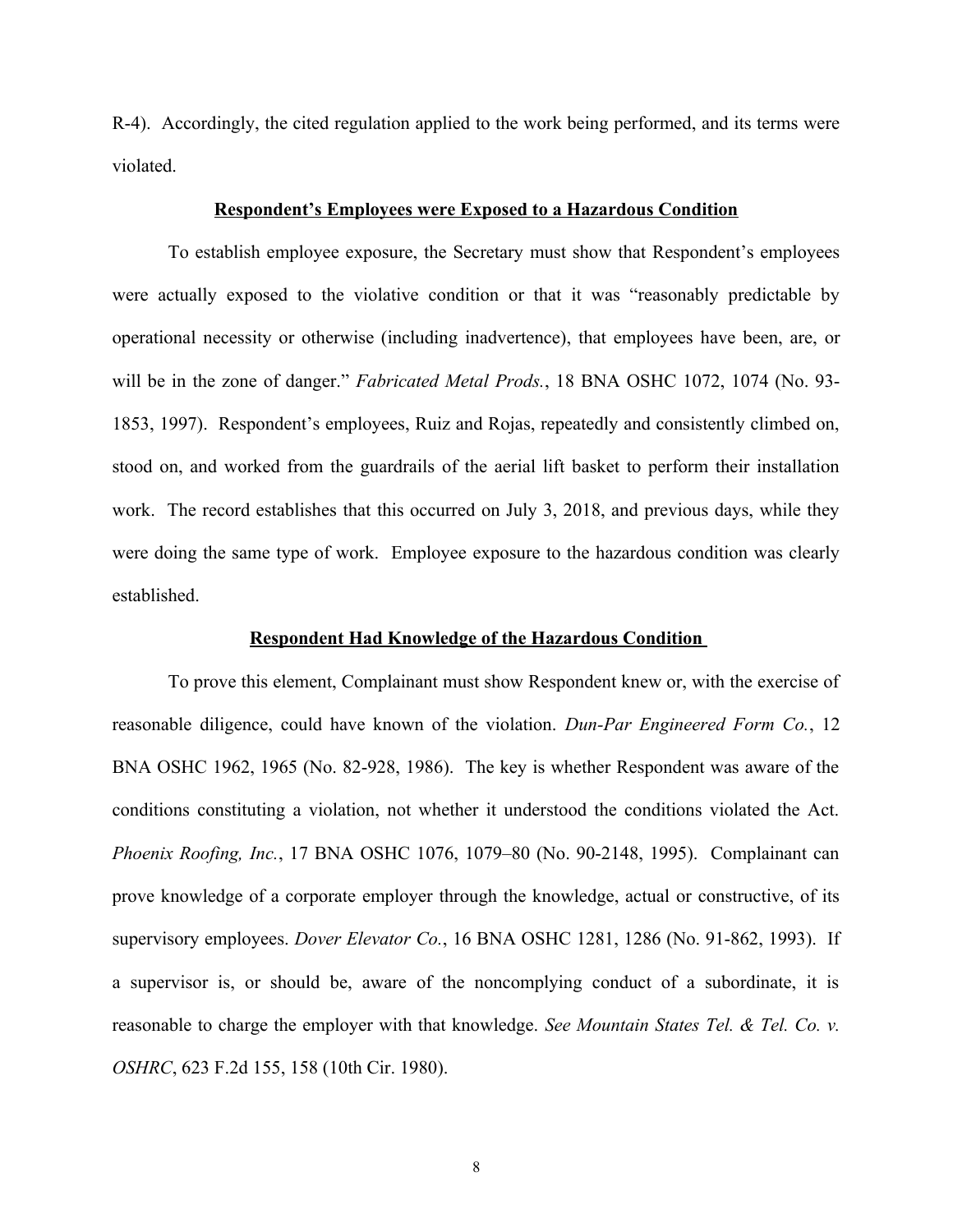Ruiz and Rojas were standing on and climbing on the aerial lift basket guardrails multiple times per hour, throughout the day. (Tr. 49-52, 93-95, 171). Supervisors Payne and Cereceres acknowledged providing them with a yo-yo strap to enable them to climb out of the basket as two employees throughout the day. Payne even repaired their stuck aerial lift twice. Cereceres stopped and commented on the location of their yo-yo on one occasion. In addition, the aerial Although the record contains no evidence that Payne or Cereceres specifically observed Ruiz and/or Rojas standing or climbing on the aerial lift rails, the violative condition was open, obvious, and in plain view. With the exercise of reasonable diligence, both Payne and Cereceres should have known what Ruiz and Rojas were doing to perform their assigned task. Reasonable diligence includes adequate supervision of employees, the formulation and implementation of work rules, and adequate training programs to ensure that the work is safe. *Pride Oil Well Serv*., needed. Payne, and to a lesser extent Cereceres, were seen walking around the job underneath the lift was visible from Respondent's job trailer, and was only 25 feet from the jobsite entrance/exit. 15 BNA OSHC 1809 (No. 87-692, 1992).

The Court finds that Respondent knew, or with the exercise of reasonable diligence, should have known that Ruiz and Rojas were repeatedly standing on, climbing on, and working from the aerial lift basket guardrails.

#### **The Violation Was Serious**

 A violation is "serious" if there was a substantial probability that death or serious physical harm could have resulted from the violative condition. 29 U.S.C. § 666(k). Complainant need not show that there was a substantial probability that an accident would actually occur; he need only show that *if* an accident occurred, serious physical harm could result. *Phelps Dodge Corp. v. OSHRC*, 725 F.2d 1237, 1240 (9th Cir. 1984). If the possible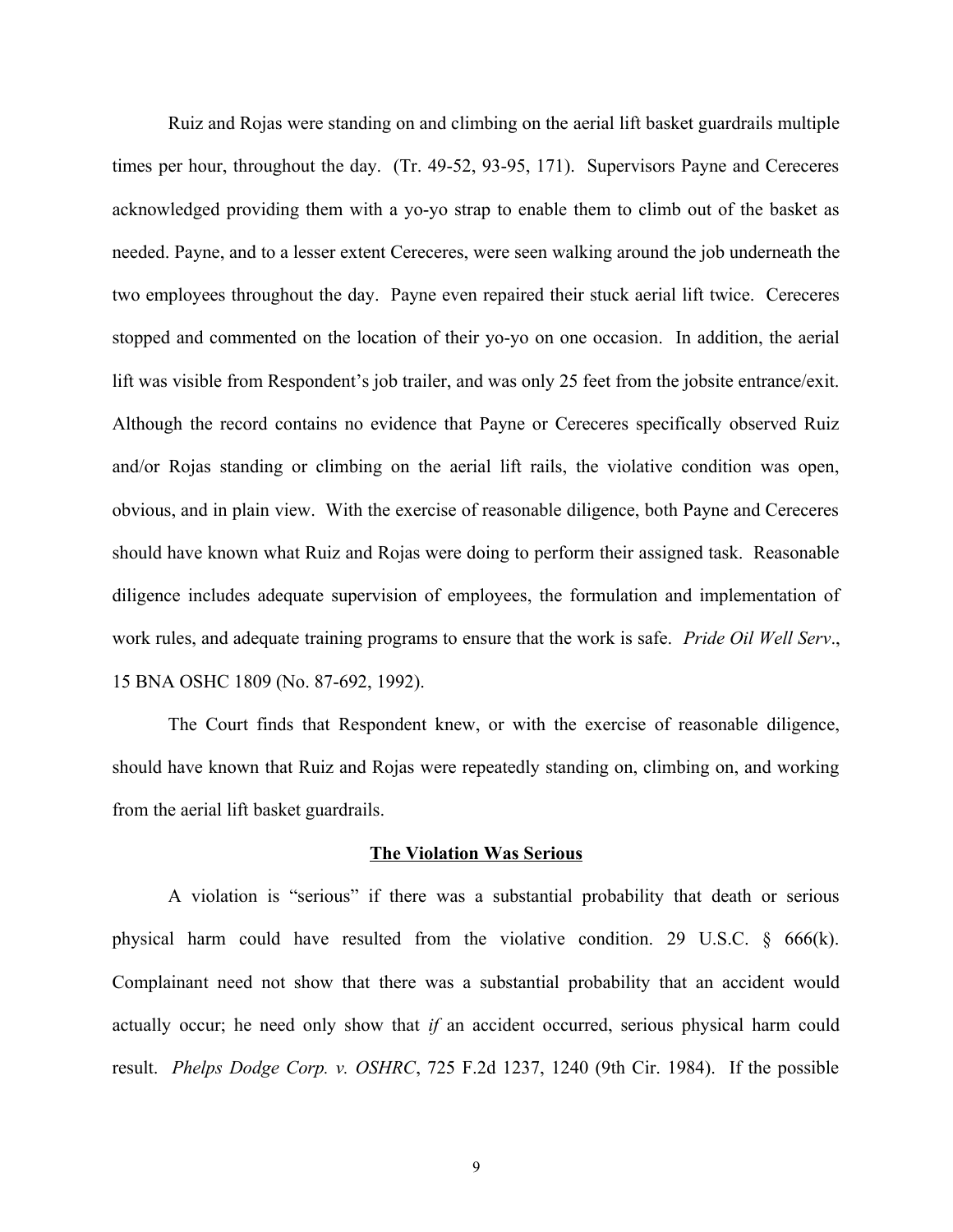injury addressed by a regulation is death or serious physical harm, a violation of the regulation is serious. *Mosser Construction*, 23 BNA OSHC 1044 (No. 08-0631, 2010); *Dec-Tam Corp*., 15 BNA OSHC 2072 (No. 88-0523, 1993).

been seriously injured. The self-retracting lanyard, or yo-yo, they were connected to would quickly slow the rate of the fall or swing, but would not prevent it. (Tr. 149). Complainant and Respondent disagreed on the distance that the employees would fall or swing if they lost their footing while standing on the guardrails. Complainant argued they could have fallen as much as 14 feet before the fall protection equipment stopped them. (Tr. 151). Respondent argued it would have only been 2 feet of free fall. (Tr. 211-212, 240). The Court finds that a slip, fall, or swing of even 2-3 feet by either employee, could have resulted in them striking the steel I-beam, the outside of the basket, or falling in between the basket and the steel I-beams. (Tr. 152-154, 171). This could have resulted in serious injuries, including head injuries or broken limbs. (Tr. 154, 172). This is especially true considering the shaky, unsteadiness of the aerial lift basket as employees moved around. (Tr. 94-95, 154). Citation 1, Item 1 was properly characterized as a If Ruiz or Rojas had slipped while working from the aerial lift guardrails, they could have serious violation of the Act.

### **Respondent Failed to Prove the Affirmative Defense of Unpreventable Employee Misconduct**

 In order to prevail on a claim of unpreventable employee misconduct, Respondent must show: (1) it established work rules designed to prevent the violation; (2) it adequately communicated those rules to its employees; (3) it took steps to discover violations of the rules; and (4) it effectively enforced the rules when violations were detected. *Am. Eng'g & Dev. Corp.*, 23 BNA OSHC 2093, 2096–97 (No. 10-0359, 2012). In other words, it is incumbent upon Respondent to "demonstrate that the actions of the employee were a departure from a uniformly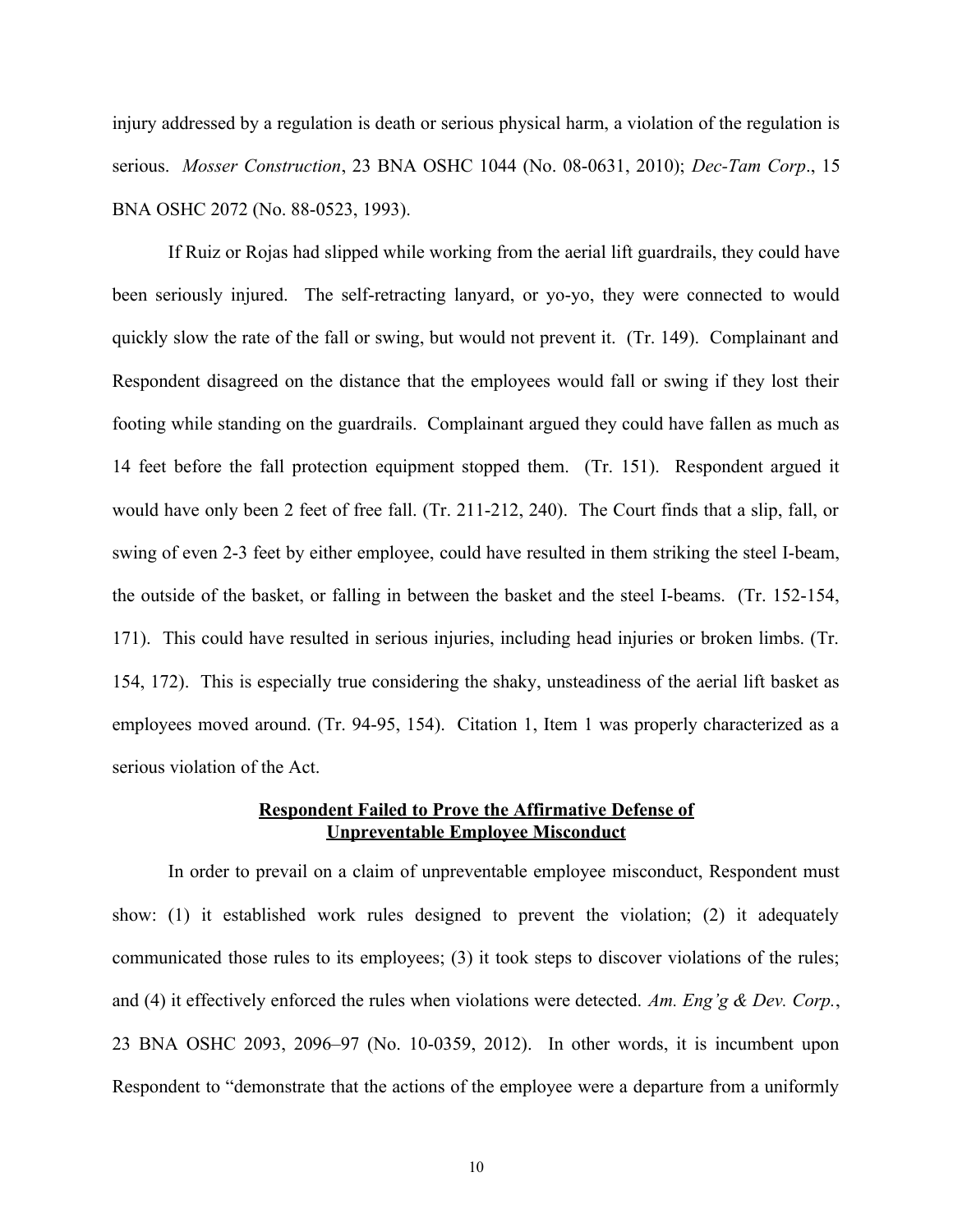and effectively communicated and enforced workrule [sic]." *Archer-Western Contractors Ltd.*, 15 BNA OSHC 1013 (No. 87-1067, 1991).

 Respondent's Regional Safety Engineer, Christian Mancera, testified that Respondent had a rule in place specifically prohibiting employees from working from aerial lift basket railings.<sup>3</sup> (Tr. 217; Ex. R-3). Respondent's Safety Manual, under aerial boom lifts, states: "Do not stand on rails of aerial boom lift to gain greater height." Both employees were trained and authorized to operate the aerial lift. (Tr. 65-67, 88). The operating manual for the aerial lift also specifically states: "Do not climb on guardrails."  $(Tr. 167, Ex. C-11)$ .

The record established, however, that Respondent was not monitoring for compliance with this rule, nor enforcing it when employees were not complying. Supervisors Payne and Cereceres were walking under and around Ruiz and Rojas throughout the day while they stood and climbed on the basket guard rails. Both employees testified that they needed to do that constantly, multiple times per hour, while the lift was in plain sight of anyone in the area underneath them; in plain sight of the jobsite entrance/exit; and in plain sight of Respondent's jobsite trailer. And more specifically, Supervisor Payne issued them the yo-yo strap so they could climb out of the basket and Cereceres even commented on its location at one point in the day. Clearly, despite the company policy and aerial lift manual rule, Respondent's supervisors were not monitoring for, or enforcing any kind of prohibition on standing on or working from aerial lift basket guard rails. *Automatic Sprinkler Corp.*, 8 BNA OSHC 1384, 1387 (No. 76- 5089, 1980) (an employer "must make a reasonable effort to anticipate the particular hazards to which its employees may be exposed in the course of their scheduled work.")). This Court is

<span id="page-10-0"></span><sup>&</sup>lt;sup>3</sup> The Court did not find Mr. Mancera to be very credible. For example, he testified that the *first time* he had ever heard of employees working from basket guardrails was *during this trial*. (Tr. 214, lines 23-25). This seems highly improbable considering his position as Respondent's Regional Safety Engineer; that the *Citation* alleged that fact back in 2018; and that the allegation in this case would not have been discussed with him during pre-trial discovery, or during preparation for his trial testimony.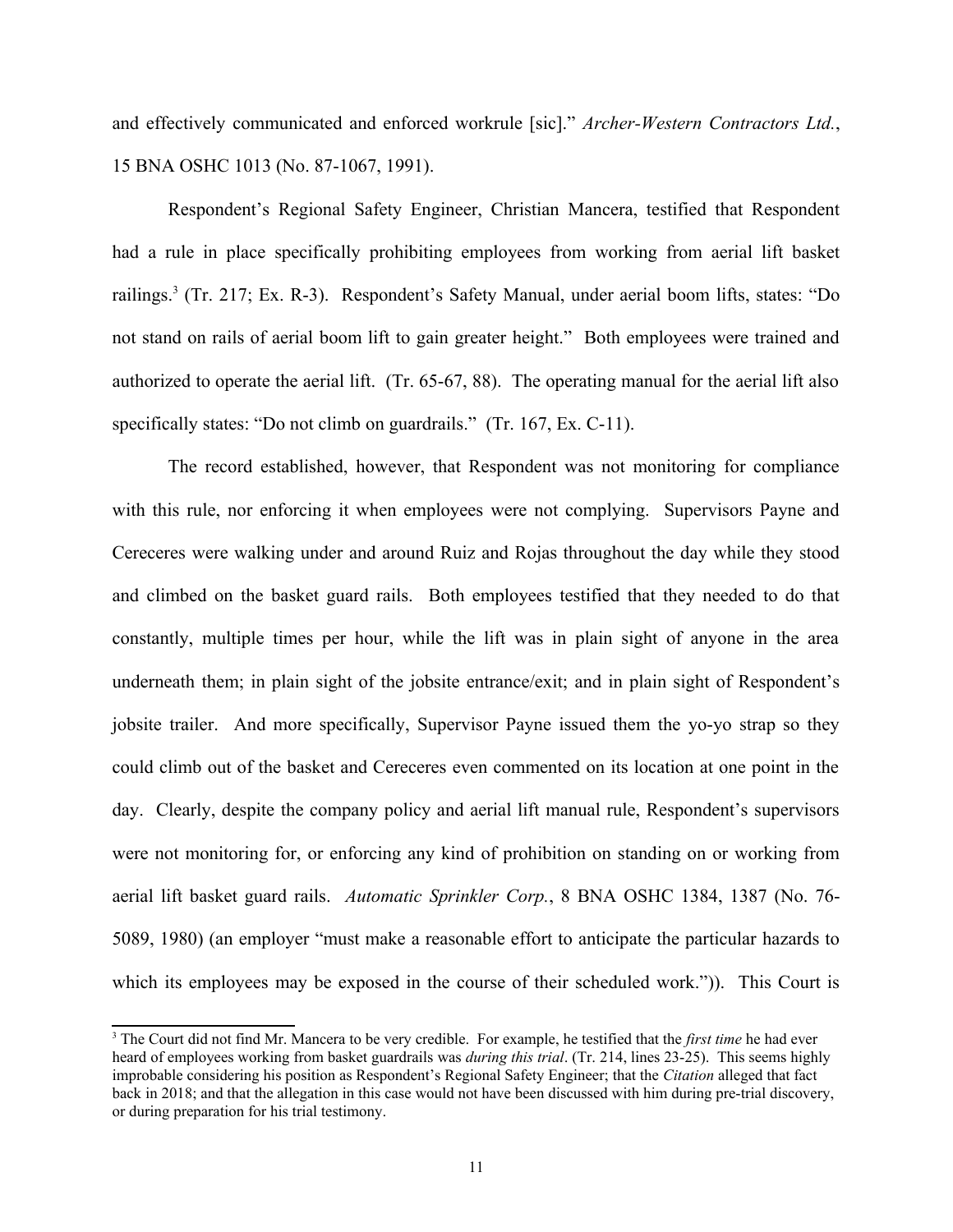convinced that the two employees were expected to get the drywall/densglass installed in whatever manner was needed, including repeatedly standing on and working from the aerial lift guardrails, in full view and with full knowledge of their two supervisors.

 Additionally, there was no evidence of Respondent disciplining employees for standing on, climbing on, or working from aerial lift guardrails until after the inspection. CSHO Lane was told that after this incident, an employee was disciplined for working from aerial lift basket guardrails, though no documentation was provided. (Tr. 157).

 Respondent failed to establish that it adequately communicated a prohibition on standing/ climbing on aerial lift guardrails to the employees; that it took steps to discover violations of that rule; or that it effectively enforced the rule when violations were detected. As such, Respondent's assertion of unpreventable employee misconduct is REJECTED.

# **Respondent Failed to Prove the Affirmative Defense of Impossibility or Infeasibility**

The defense of infeasibility requires an employer to prove that: (1) the means of compliance prescribed by the standard were technologically or economically infeasible, or necessary work operations were technologically infeasible after implementation; and (2) there  *V.I.P. Structures, Inc.*, 16 BNA OSHC 1873, 1993–95 CCH OSHD ¶ 30,485 (No. 91-1167, 1994). See also *A. J. McNulty & Co.*, 19 BNA OSHC 1121, 1129 (No. 94-1758, 2000). The employer has the burden of proving infeasibility of compliance. *State Sheet Metal*, 16 BNA were no feasible alternative means of protection, or an alternative method of protection was used. OSHC 1155, 1161 (No. 90-2894, 1993).

 Respondent failed to establish that the drywall/densglass installation work could not have been performed by exiting the aerial lift basket properly and working from the I-beams (as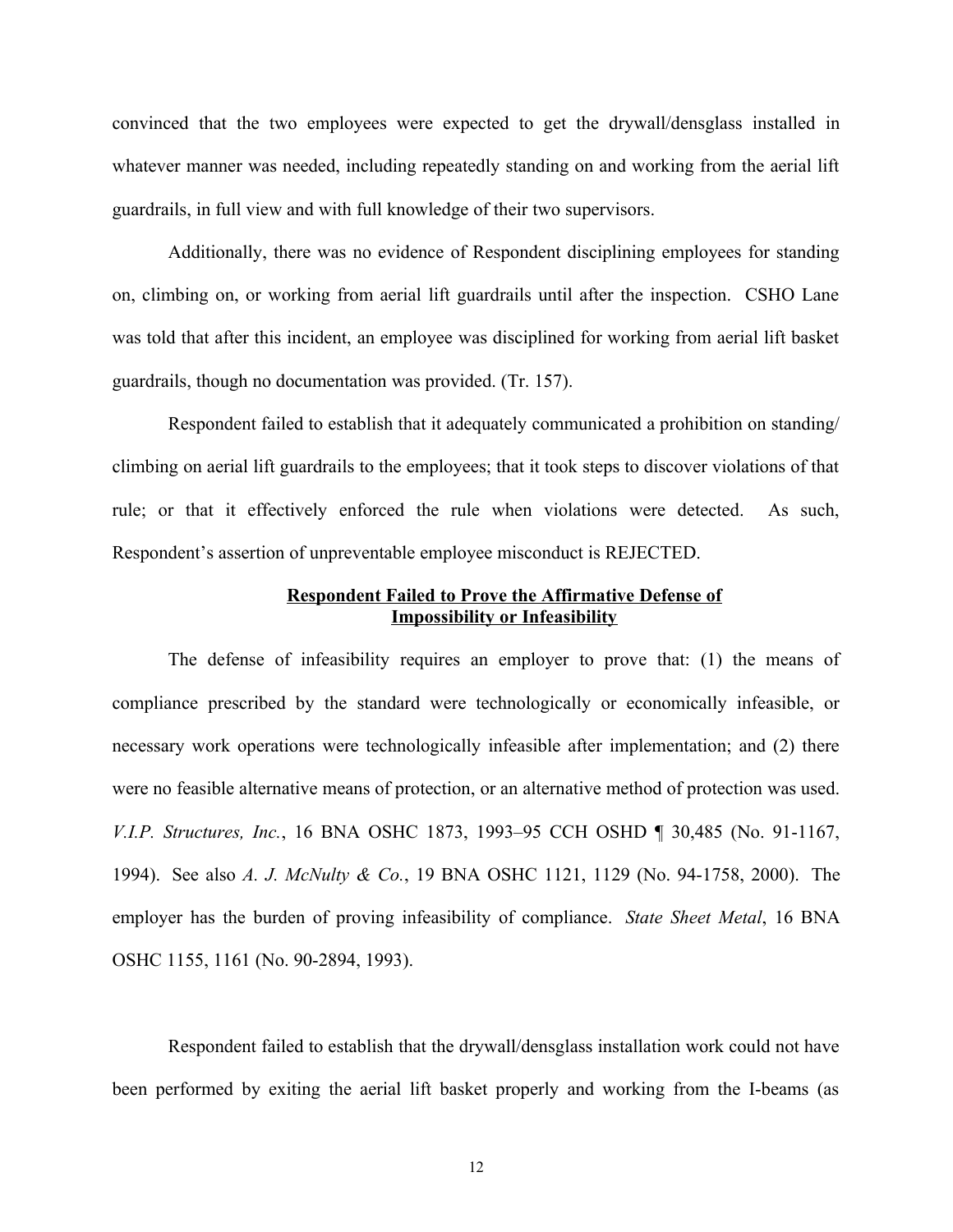employees said they did part of the time). Respondent also failed to establish that the more difficult sections of drywall/densglass could not have been installed from inside the building itself, rather than externally from an elevated lift. It was Respondent's burden, in asserting this defense, to establish that there were no other methods available to install the drywall/densglass other than employees standing on the guardrails of the aerial lift basket. Respondent failed to meet that burden. compliance is REJECTED. Similar arguments of impossibility, under similar factual conditions, have been rejected at the Commission. *Ruscilli Construction Co*, *supra*. Accordingly, Respondent's assertion of impossibility/infeasibility of

#### **Penalty**

 In calculating appropriate penalties for affirmed violations, Section 17(j) of the Act requires the Commission give due consideration to four criteria: (1) the size of the employer's business, (2) the gravity of the violation, (3) the good faith of the employer, and (4) the employer's prior history of violations. Gravity is the primary consideration and is determined by the number of employees exposed, the duration of the exposure, the precautions taken against injury, and the likelihood of an actual injury. *J.A. Jones Construction Co.*, 15 BNA OSHC 2201 (No. 87-2059, 1993). It is well established that the Commission and its judges conduct *de novo*  and the applicable statutory criteria. *Valdak Corp*., 17 BNA OSHC 1135 (No. 93-0239, 1995); penalty determinations and have full discretion to assess penalties based on the facts of each case *Allied Structural Steel*, 2 BNA OSHC 1457 (No. 1681, 1975).

a low gravity violation. (Tr. 175). He determined that the severity of injury likely to occur from the violation was "low," and the probability of an accident was "lesser." (Tr. 175). In calculating the proposed penalty, Complainant considered Respondent's status as a large Complainant proposed a penalty of \$5,543 because CSHO Lane concluded that this was